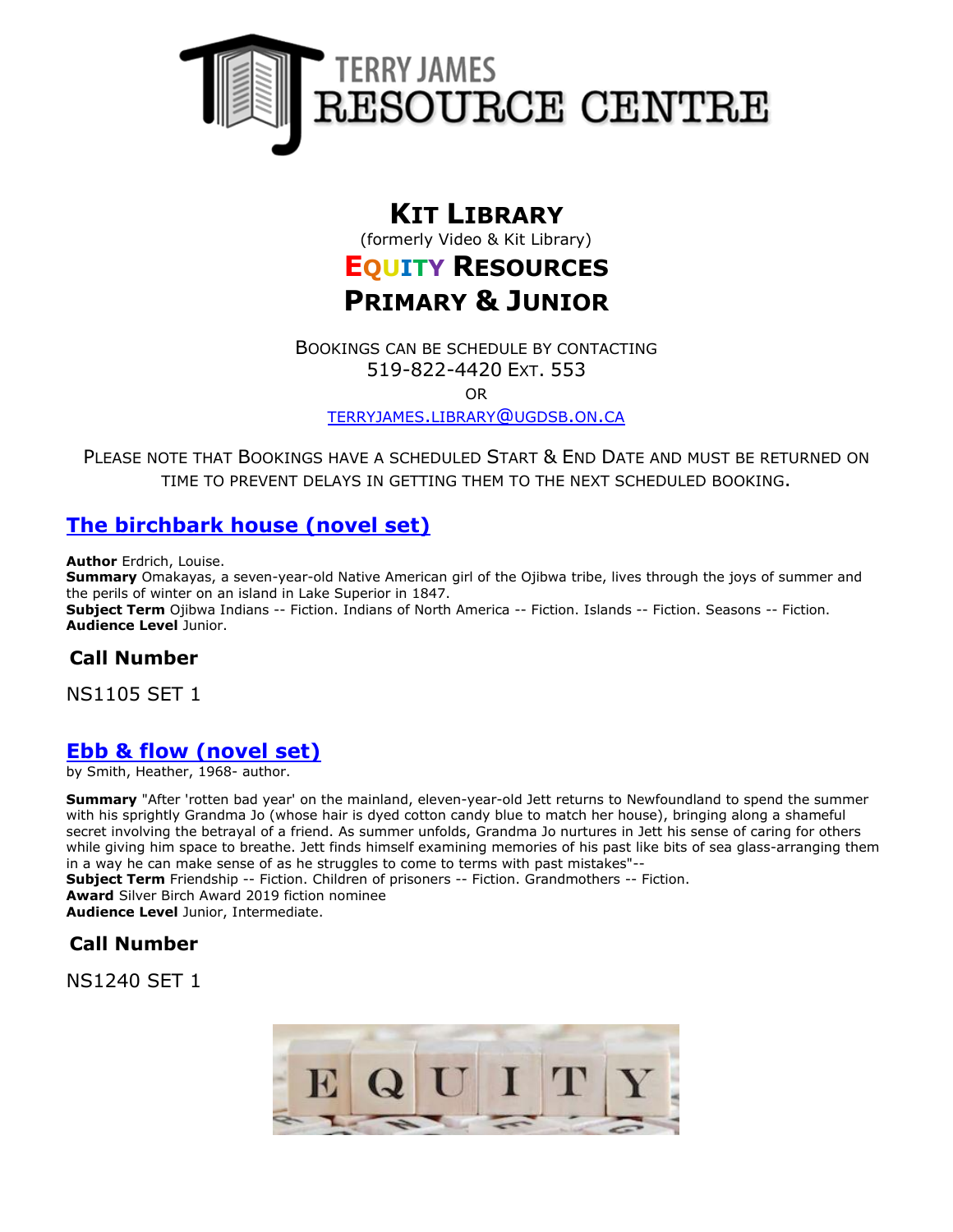# **[Equity and inclusive education. Cultural diversity.](https://ug.ent.sirsidynix.net/client/en_CA/TJR/search/detailnonmodal/ent:$002f$002fSD_ILS$002f0$002fSD_ILS:285744/email?dt=list)**

**Summary** A selection of books on cultural diversity.

**Subject Term** Ramadan -- Fiction. Muslim families. Fasts and feasts -- Islam. Moon -- Fiction. Concentration camps -- Fiction. Jews -- Fiction. Droughts -- Kenya -- Fiction. Rain-making -- Kenya -- Fiction. Vaİ<sub>n</sub>mana (Hindu deity) Hindu mythology. School integration -- United States. Hispanic American families. Hispanic American -- Civil rights. Civil rights movements -- United States -- History -- 20th century. Photographers -- Fiction. Terrorism -- Fiction. Middle East -- War and conflict -- Fiction. War stories. War correspondents -- Fiction. Prejudices -- Fiction. Caste -- India -- Fiction. Social classes -- India -- Fiction. Toleration -- Fiction. Folk literature, African. African fiction. Tree planters (Persons) -- Kenya -- Biography. Women conservationists -- Kenya -- Biography. People with disabilities -- Ghana -- Biography. Sociology. Ethnic groups -- Canada. Multiculturalism. Cyclists -- Ghana -- Biography. **Series** Tales of the World Tales of the World. **Audience Level** Primary, Junior.

#### **Call Number**

LIT057

# **[Equity and inclusive education. Cultural diversity.](https://ug.ent.sirsidynix.net/client/en_CA/TJR/search/detailnonmodal/ent:$002f$002fSD_ILS$002f0$002fSD_ILS:285706/email?dt=list)**

**Summary** A selection of books on cultural diversity.

**Subject Term** Forgiveness -- Fiction. Prejudices -- Fiction. Racism -- Fiction. Jewish children in the Holocaust -- Biography. Holocaust, Jewish (1939-1945) Poor -- Fiction. Orphans -- Fiction. Girls -- India -- Fiction Immigrant children - - Fiction. Muslim pilgrims and pilgrimages -- Saudi Arabia -- Mecca. Muslim families. Africans -- Fiction. Cultural pluralism. Diversity in the workplace. Ethnic groups -- Canada. Multiculturalism. **Audience Level** Primary, Junior.

**Call Number**

LIT056

#### **[Equity and inclusive education. Families.](https://ug.ent.sirsidynix.net/client/en_CA/TJR/search/detailnonmodal/ent:$002f$002fSD_ILS$002f0$002fSD_ILS:287250/email?qu=equity+and+inclusive+education&qf=UG_AUDIENCE_LEVEL%09Audience+Level%09Professional.+Primary.%09Professional.+Primary.+%7C%7C+Primary%2C+Junior.%09Primary%2C+Junior.&qf=LANGUAGE%09Language%09ENG%09English&te=ILS&lm=MCKITS&st=TL)**

**Summary** A selection of books on families.

**Subject Term** Gay fathers -- Fiction Gay parents -- Fiction. Families -- Fiction Family -- Fiction. Mother's Day --

Fiction. Single-parent families -- Fiction. Home -- Fiction Individuality -- Fiction. Adoption -- Fiction. Brothers and sisters - - Fiction. Lesbian mothers -- Fiction. Homosexuality -- Fiction. Mothers and daughters -- Fiction. Children of gay parents -

- Fiction. Penguins -- Fiction Zoo animals -- Fiction. Familial behavior in animals -- Fiction. Discrimination -- Fiction. Sociology

**Series** Let's talk about you and me Let's talk about you and me. **Audience Level** Primary, Junior.

## **Call Number**

LIT058

## **I am Malala (novel set) : [how one girl stood up for education and](https://ug.ent.sirsidynix.net/client/en_CA/TJR/search/detailnonmodal/ent:$002f$002fSD_ILS$002f0$002fSD_ILS:285462/email?dt=list)  [changed the world](https://ug.ent.sirsidynix.net/client/en_CA/TJR/search/detailnonmodal/ent:$002f$002fSD_ILS$002f0$002fSD_ILS:285462/email?dt=list)**

**Author** Yousafzai, Malala, 1997- author.

**Summary** Malala Yousafzai was only ten years old when the Taliban took control of her region. They said music was a crime. They said women weren't allowed to go to the market. They said girls couldn't go to school. Raised in a oncepeaceful area of Pakistan transformed by terrorism, Malala was taught to stand up for what she believes. So she fought for her right to be educated. And on October 9, 2012, she nearly lost her life for the cause: She was shot point-blank while riding the bus on her way home from school. No one expected her to survive. Now Malala is an international symbol of peaceful protest and the youngest ever Nobel Peace Prize nominee.

**Subject Term** Young women -- Education -- Pakistan -- Biography. Young women -- Pakistan -- Biography Children's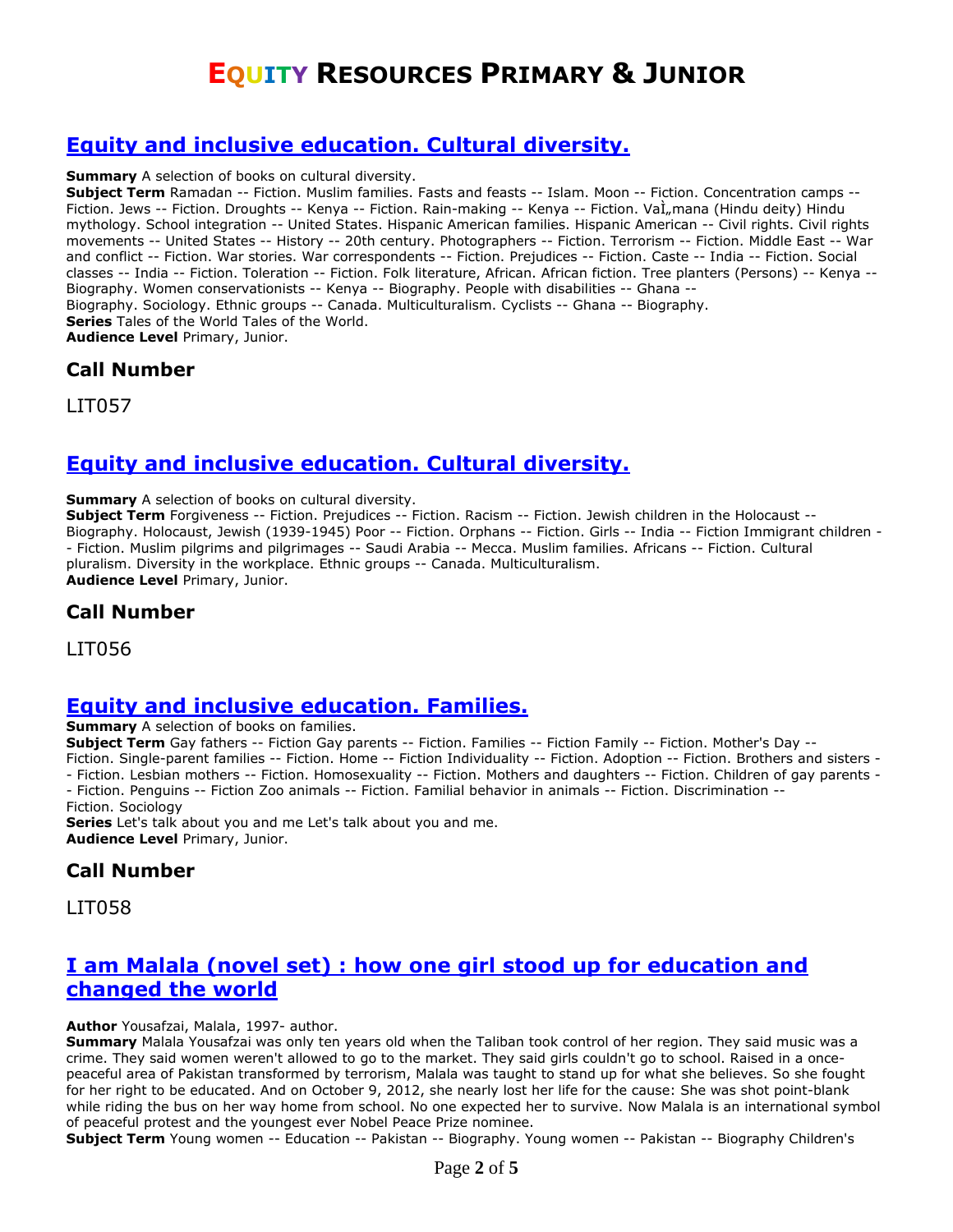rights -- Pakistan. Equity. **Audience Level** Junior, Intermediate, Senior.

**Call Number**

NS1212 SET 1



## **[Ivy Aberdeen's letter to the world \(novel set\)](https://ug.ent.sirsidynix.net/client/en_CA/TJR/search/detailnonmodal/ent:$002f$002fSD_ILS$002f0$002fSD_ILS:323480/email?qu=ivy+aberdeen&d=ent%3A%2F%2FSD_ILS%2F0%2FSD_ILS%3A323480%7E%7E0&te=ILS&lm=MCKITS)**

by Blake, Ashley Herring, author.

**Title** Ivy Aberdeen's letter to the world (novel set) **Author** Blake, Ashley Herring, author. **ISBN** 9780316515467 **Publication Information** New York, NY : Little, Brown and Company, 2018. ©2018 **Physical Description** 10 books in a bin. **Summary** "Twelve-year-old Ivy Aberdeen's house is destroyed in a tornado, and in the aftermath of the storm, she begins to develop feelings for another girl at school"-- **Subject Term** Family life -- Fiction. Friendship -- Fiction. Artists -- Fiction. Lesbians -- Fiction. Coming out (Sexual orientation) -- Fiction. Tornadoes -- Fiction. Families -- Fiction. Sexual minorities -- Fiction. **Audience Level** Junior, Intermediate.

# **Call Number**

NS1237 SET 1

# **[Jane, the fox & me \(novel set\)](https://ug.ent.sirsidynix.net/client/en_CA/TJR/search/detailnonmodal/ent:$002f$002fSD_ILS$002f0$002fSD_ILS:283396/email?dt=list)**

**Author** Britt, Fanny, author.

**Summary** Lonely young Helene begins to get out from under her body-image issue with help from a new friend--and Jane Eyre.

**Subject Term** Bullying -- Comic books, strips, etc. Bullies -- Comic books, strips, etc. Camping -- Comic books, strips, etc. Friendship -- Comic books, strips, etc. Body image. -- Comic books, strips, etc. Girls -- Comic books, strips, etc. Selfesteem -- Comic books, strips, etc. Foxes -- Comic books, strips, etc. Schools -- Comic books, strips, etc. Outcasts -- Comic books, strips, etc. Equity

**Audience Level** Junior, Intermediate, Senior.

## **Call Number**

NS1211 SET 1



## **[The Lotterys plus one \(novel set\)](https://ug.ent.sirsidynix.net/client/en_CA/TJR/search/detailnonmodal/ent:$002f$002fSD_ILS$002f0$002fSD_ILS:315984/email?qu=the+lottery+plus+one&d=ent%3A%2F%2FSD_ILS%2F0%2FSD_ILS%3A315984%7E%7E0&te=ILS&lm=MCKITS)**

by Donoghue, Emma, 1969- author.

**Summary** When Sumac Lottery's estranged grandfather comes to live with her and her large family in their sprawling Victorian home, Sumac quickly realizes he's not the easiest person to get along with. But can she help him find a home where he belongs?

**Subject Term** Families -- Ontario -- Toronto -- Fiction. Racially mixed families -- Fiction. Gay parents -- Fiction. Children of gay parents -- Fiction. Brothers and sisters -- Fiction. Grandfathers -- Fiction.

**Series** Lotterys ; [1] Lotterys ; 1.

**Audience Level** Junior, Intermediate.

## **Call Number**

NS1229 SET 1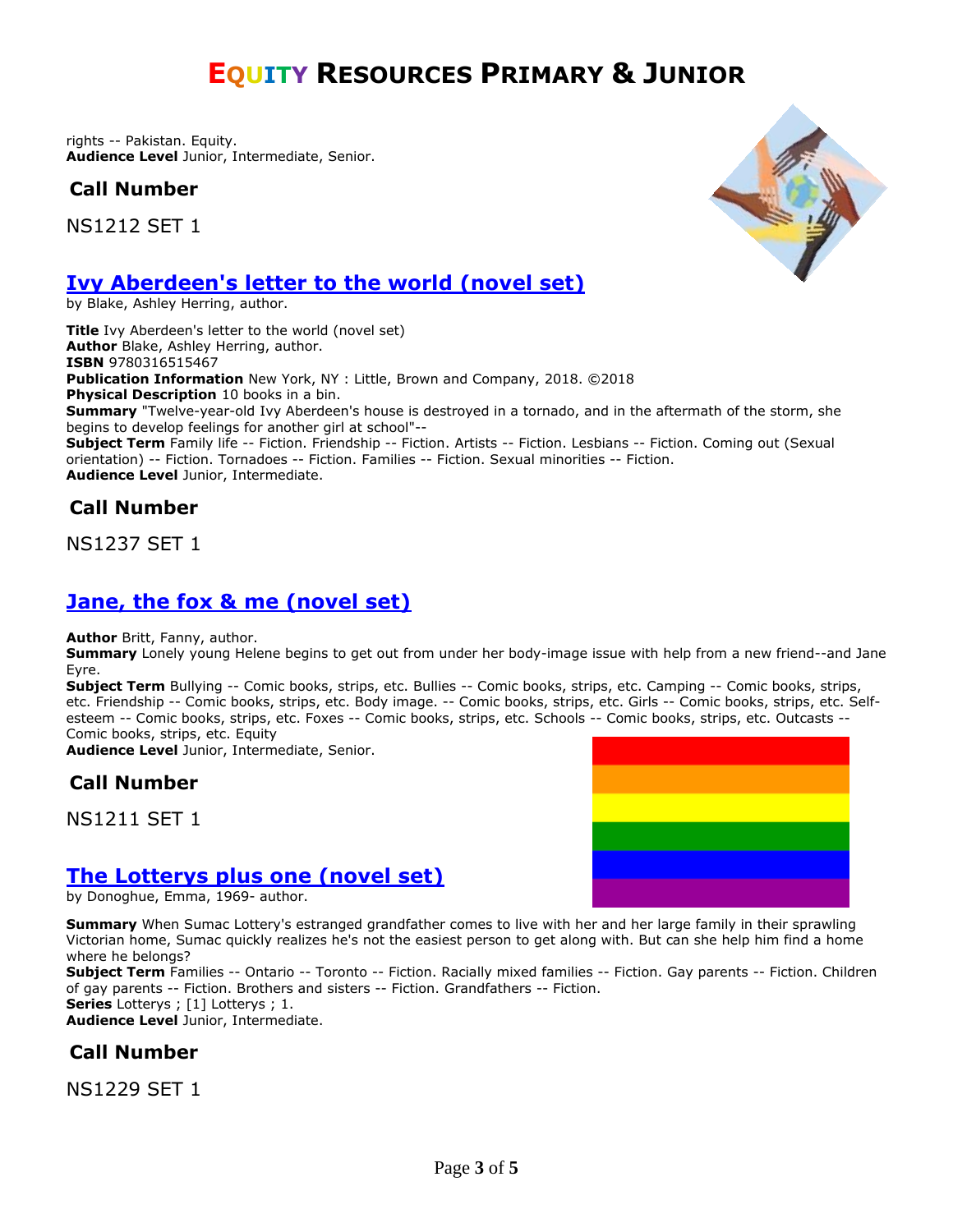#### **[Mission Mumbai : a novel of sacred cows, snakes, and stolen toilets](https://ug.ent.sirsidynix.net/client/en_CA/TJR/search/detailnonmodal/ent:$002f$002fSD_ILS$002f0$002fSD_ILS:323487/email?qu=mission+mumbai&d=ent%3A%2F%2FSD_ILS%2F0%2FSD_ILS%3A323487%7E%7E0&te=ILS&lm=MCKITS)  [\(novel set\)](https://ug.ent.sirsidynix.net/client/en_CA/TJR/search/detailnonmodal/ent:$002f$002fSD_ILS$002f0$002fSD_ILS:323487/email?qu=mission+mumbai&d=ent%3A%2F%2FSD_ILS%2F0%2FSD_ILS%3A323487%7E%7E0&te=ILS&lm=MCKITS)**

by Narsimhan, Mahtab, author.

**Summary** "Dylan, an aspiring photographer, is spending a month in Mumbai with his friend Rohit Lal and his family, but knowing nothing of Indian culture, he cannot seem to do anything right (do not hit cows!)--and the situation is made worse by the tensions within the Lal family over whether Rohit should be raised in India, which Mr. Lal's wealthy sister is pushing for."--Publisher.

**Subject Term** Culture shock -- Fiction. Manners and customs -- Fiction. Friendship -- Fiction. Family life -- India -- Mumbai -- Fiction.

**Audience Level** Junior, Intermediate.

#### **Call Number**

NS1238 SET 1

#### **[Reflections of me Grades 1-6 Primary/Junior body image kit.](https://ug.ent.sirsidynix.net/client/en_CA/TJR/search/detailnonmodal/ent:$002f$002fSD_ILS$002f0$002fSD_ILS:196902/email?dt=list)**

**Subject Term** Body image in adolescence. Self-perception. Eating disorders in adolescence. Body image. Body, Human -- Social aspects. Self-esteem. Mass media. **Audience Level** Grades 1-6. Primary, Junior.

#### **Call Number**

K940

#### **[The stars beneath our feet \(novel set\)](https://ug.ent.sirsidynix.net/client/en_CA/TJR/search/detailnonmodal/ent:$002f$002fSD_ILS$002f0$002fSD_ILS:323477/email?qu=the+stars+beneath+our+feet&d=ent%3A%2F%2FSD_ILS%2F0%2FSD_ILS%3A323477%7E%7E0&te=ILS&lm=MCKITS)**

by Moore, David Barclay, author.

**Summary** Unable to celebrate the holidays in the wake of his older brother's death in a gang-related shooting, Lolly Rachpaul struggles to avoid being forced into a gang himself while constructing a fantastically creative LEGO city at the Harlem community center.

**Subject Term** Brothers -- Death -- Fiction. LEGO toys -- Fiction. Gangs -- Fiction. African Americans -- Fiction. **Audience Level** Junior, Intermediate, Senior.

#### **Call Number**

NS1236 SET 1



#### **[Unlearn poster pack.](https://ug.ent.sirsidynix.net/client/en_CA/TJR/search/detailnonmodal/ent:$002f$002fSD_ILS$002f0$002fSD_ILS:319388/email?qu=unlearn&d=ent%3A%2F%2FSD_ILS%2F0%2FSD_ILS%3A319388%7EILS%7E0&te=ILS&lm=VID)**

**Title** Unlearn poster pack.

**Publication Information** [Ontario] : unlearn.®, [2016]

**Physical Description** 24 sheets : colour illustrations ; 30 cm + 1 discussion quide

**Summary** "Provoking thought to inspire positive change. Unlearn is an approach to life and an attitude of the mind. It enables a better understanding of ourselves and each other. It improves an individual's quality of life and promotes positive human connection. The negative attitudes and beliefs held by individuals and communities are learned. To better our world we must unlearn."--Publisher.

**Subject Term** Prejudices. Stereotypes (Social psychology) Social change. **Audience Level** Professional. Junior, Intermediate, Senior.

#### **Call Number**

CU192